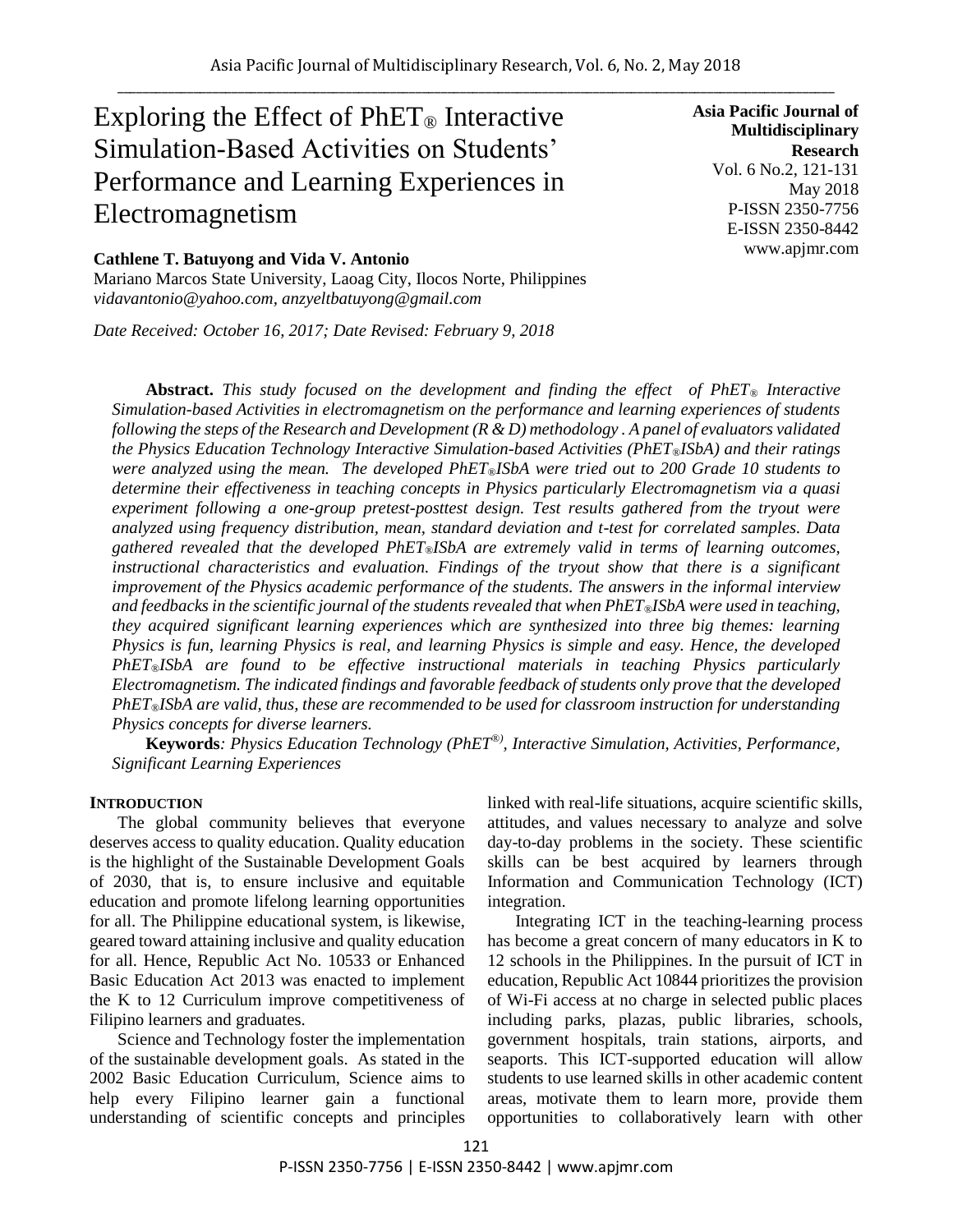learners, and help them develop various intelligences [4].

However, empirical survey conducted revealed some problems today in Physics teaching. These are inadequate textbooks, lack of laboratory rooms and apparatus for actual experiments. Some teachers used virtual laboratories and simulations to carry out laboratory experiments that are difficult to accomplish due to the nature and the risks in performing them. They also pointed out that there are available simulations online that can be downloaded for free but there are no accompanying activity sheets. Likewise, careful scrutiny of the existing activities in Grade 10 Physics shows that there is a need to make activities that could bridge the gap between the topics taken in the previous grade levels and the present topics.

Studies show that lack of models or representations of the invisible concepts is one of the reasons why students hardly understand Science concepts. This is the real scenario in Physics classroom setting that needs to be addressed by educators. The great challenge to Science teachers is to devise or innovate ways to make teaching-learning interesting and meaningful. Simulation-based activities can be one of the strategies to increase students' interest resulting to higher level of their academic Science performance. As de Jhong (1998) pointed out, simulations are simplified versions of the natural world and these have potential to facilitate learning focusing on students' attention more directly on the targeted physical phenomena. However, ICT skills of teachers should be enhanced to be able to employ simulation-based instruction and other ICT resources in the teaching and learning process.

It is said that traditional instruction can be successfully enhanced by using computer simulations [19]. Physics Education Technology (PhET<sup>®</sup>) Interactive Simulation-based activities can be one way to increase visualizations of students leading to a deeper understanding of Physics concepts. Visualization is especially useful for helping students to see structure and processes that are traditionally invisible to students. Concepts can be invisible if it is too small, too big, too fast or too slow to be observed. These processes can be accessible so learners can see details or can repeat experiments for several times using simulation-based activities [13].

For Physics instruction to be effective, it must encourage the kind of learning that leads to conceptual understanding. It was pointed out that improving students' understanding of fundamental Physics concepts can only be achieved by active involvement of students in learning activities [20]. Thus, Physics educators should teach Physics through inquiry, discovery, demonstration, simulation, practical work, laboratory-based and other hands-on experiences. Since Physics is theoretical in nature, concrete, visual representation and models are needed in order to understand the concepts. In this study,  $PhET<sub>®</sub>$ Interactive simulation is the software used because of several advantages such as the following: it can be run online or downloaded for free, research-based, highly interactive, animated, easy to use, creates a game-like environment, and allows actions that would be difficult or impossible in the real world.

Research findings proved that an interactive teaching strategy that stimulates students' interest can improve Physics teaching and learning. It was stressed that effective integration of technology into K to 12 classrooms supports Science as inquiry teaching [9]. The basis of effective teaching with technology requires three main components namely: understanding of how to use ICT tools in educational context, pedagogical approaches that use technologies to teach the content and appropriate technology that enables discovery of new content and representations of the content [11]. Furthermore, technology makes students' thinking visible and promotes critical listening, evaluation, and argumentation in the class [6]. The teacher is a facilitator, providing scaffolding if needed, clearing up points of confusion and misconceptions, and allowing students to figure out things and reach consensus on their own.

It has been observed that students are very much engaged in ICT in all aspects of their daily endeavor. Thus, they should be guided very well on how to use this in the teaching and learning process.

The situation of Science education in the Philippines stated above ignited the researchers' desire to develop and validate Physics Education Technology Interactive Simulation-based Activities ( $PhET@ISbA$ ) as instructional material in teaching Physics concepts, specifically Electromagnetism, as well as to explore the effect of such material to their learning experiences in Physics. The fact that educators who implement instruction blended with technology that are based on students' interest, needs and learning preferences ensure high level of learning in each student, in the light of the findings of this research work, it is envisioned that to achieve meaningful learning, learner's needs and problems must be properly addressed by teachers.

It is in the researchers' minds that for teaching to be effective, learners must be involved actively in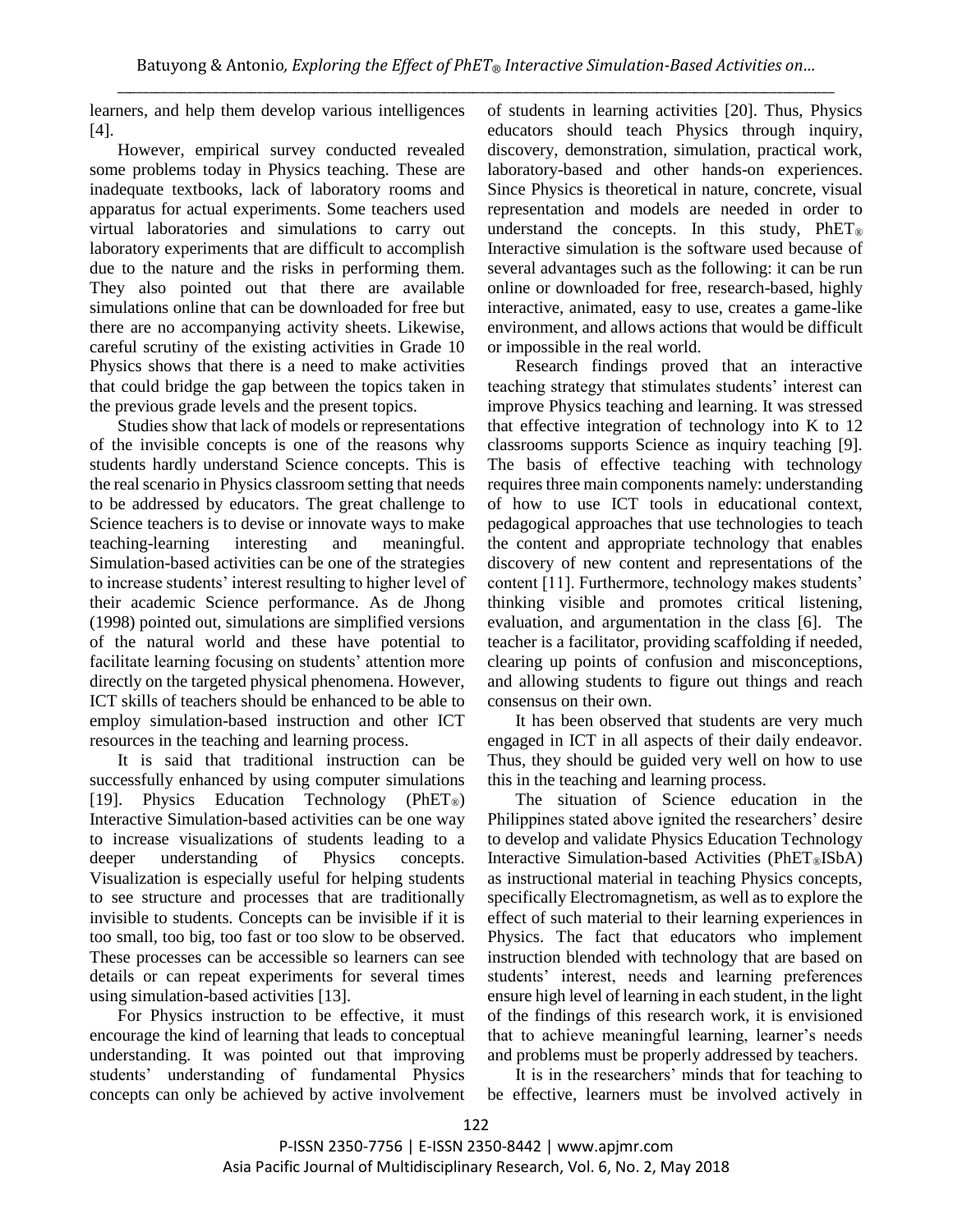scientific inquiry and knowledge construction. Hence, teachers must think of appropriate teaching and learning strategies or approaches to make learning meaningful. They must devise instructional materials that ignite students' interest to learn and improve academic performance. In lieu of this and guided by the theory of constructivism that calls for learner-centered instruction because learners are assumed to learn better when they are forced to explore and discover things by themselves, and supported by the theory of anchored instruction which a major paradigm for technologybased learning which recommends the use of video to make the anchored instruction as realistic as possible, the researchers conceptualized, as shown in Figure 1, that the developed PhET®ISbA can be used as instructional material to increase learner's mastery of Physics concepts, hence, their performance in Physics improved. The use of interactive simulations is intended to recreate interesting, engaging, and realistic content that encourage active learning among students. The teaching and learning approach allows learner to explore and discover concepts on a particular topic in a more interesting way, instead of merely reading about it or the information is just relayed from the instructor.



Figure 1. The research paradigm.

The results of the study may have significant contributions in enhancing the teaching-learning process. Students may have greater enthusiasm for learning when there are concrete representations of Physics concepts through the use of PhET®ISbA. They may also be provided more opportunities to explore things beyond the four walls of the classroom and develop their problem solving skills and supports for self-directed learning. For Science teachers, a tool such as PhET®ISbA may serve as aid in teaching students difficult topics or abstract concepts in Physics. With this, educators are encouraged to upgrade their ICT skills to be able to innovate or develop learning materials, hence, making teaching and learning meaningful. Furthermore, the results of the study may serve as a motivation to school administrators to equip teachers with in-service trainings in ICT to enhance their skills, may encourage them to develop ICT-based instructional materials like PhET®ISbA and other activities suited to the level of the learners and source out ICT tools for the school. Policy and curriculum makers may also be benefited with the results of the study by using ICT to inform, facilitate and enhance learning experience for the benefit of both the learners and the teachers across the curriculum. PhET®ISbA may serve as a new light to shape teaching and learning based on implementation of effective curriculum, efficient instruction, teacher development and authentic assessment. The results of the study could stimulate other researchers to conduct similar studies to investigate further the effectiveness of  $PhET@ISbA$  to other topics in Physics or to other fields of Sciences as well. ICT developers may also be encouraged to create, innovate, and design Interactive Simulations in different fields of Science intended for Filipino learners.

Lastly, findings of the study may generally make Science, specifically Physics teaching and learning realistic, engaging, more exciting, fun and productive.

# **OBJECTIVES OF THE STUDY**

This study aimed to develop and validate laboratory activities in Electromagnetism for Grade 10 Physics based on Physics Education Technology (PhET®) Interactive Simulations. I also looked into the effect of this instructional material to the learning experiences of students in Physics.

Specifically, it sought to find out how valid are the developed Physics Education Technology Interactive Simulation-based Activities (PhET<sup>®</sup>ISbA) in terms of their learning outcomes, instructional characteristics, and assessment techniques; to determine how effective are the developed  $PhET$ ®ISbA in teaching Physics; and to explore the learning experiences the students acquired in using the developed PhET®ISbA. The present study tested this hypothesis: There is a significant difference between the mean pretest and posttest scores of students who are exposed to Physics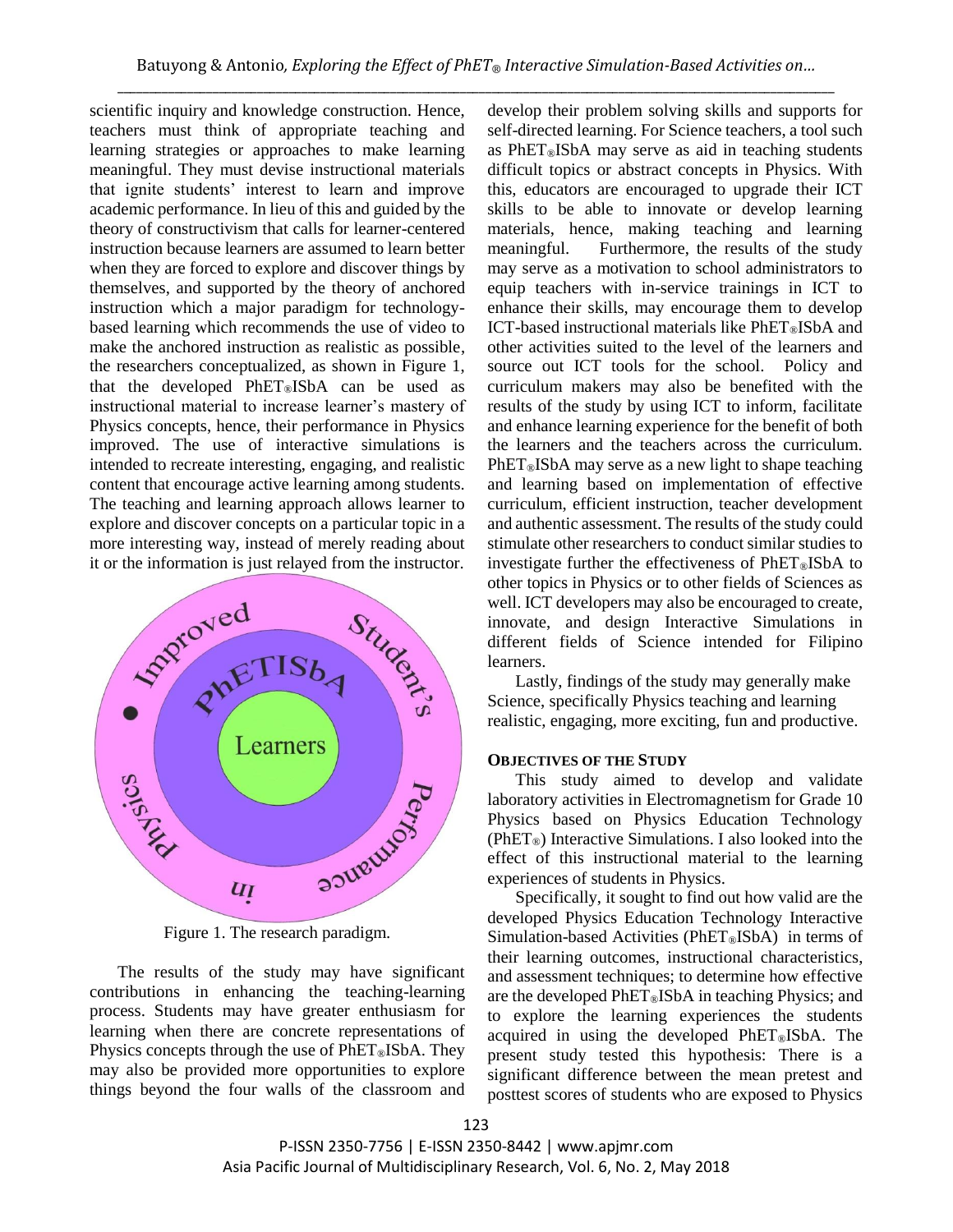Education Technology Interactive Simulation-based Activities ( $PhET@ISbA$ ).

# **MATERIALS AND METHODS**

This study used the Research and Development (R & D) methodology in developing and validating the PhET<sub>®</sub> Interactive Simulation-based activities for Grade 10, particularly on topics of Electromagnetism. It further used the one-group pretest-posttest design to determine the effectiveness of the developed PhET<sup>®</sup>ISbA in teaching Physics. The steps in the R  $\&$ D method in the development of the  $PhET@ISbA$  are Planning Stage, Development Stage and Validation Stage.

Planning stage included the preliminary preparation that involved planning and development of the material and bibliographical survey that involved extensive reading, researching and analyzing information on relevant resources such as books and websites in the internet available pertaining to the preparation of instructional materials and learning theories that support the use of  $PhET<sub>®</sub>$  Interactive Simulation-based activities for classroom instruction.

The development stage included the designing of PhET®ISbA specification and writing of the material. The designing involved performing crucial processes to meet the standard characteristics of the instructional material like examining the K to 12 Curriculum Guide in Science, specifically, the Grade 10 learning competencies in the Physics where the topics in Electromagnetism were singled out for the study. The researchers also asked permission from the  $PhET<sub>®</sub>$  Interactive Simulations developer thru an email and upon the approval of the PhET® Team, required video player softwares (Java and flash players) were downloaded, after which, simulations were downloaded from the PhET® website  $(http://phet.colorado.edu/)$  [16]–[18]. The PhET<sup>®</sup> Design Process which contained the guidelines in using the PhET<sup>®</sup> Interactive Simulations was thoroughly studied by the researchers. Simulations were chosen based from the Grade 10 learning competencies of the K to 12 curriculum required by the DepEd as determined during the planning process.

The researchers made the PhET®ISbA based on the following simulations: Balloons and Static Electricity; Charges and Fields; Electric Field of Dreams; Magnet and Compass; Faraday's Electromagnetic Lab which includes Bar Magnet, Electromagnet, Pick Coil, Transformer and Generator. These were selected because not only that these are abstract topics, they also require laboratory-based instructions, and usually materials needed are either available or there is scarcity inside the classroom. All the simulations were played and manipulated by the researchers before making the  $PhET<sub>®</sub>ISbA$ . The simulations were played for several times so as to simplify the tasks in the activities. Since the activities are simulation-based, all parts of the activities were anchored to a specific simulation and followed the DepEd standard format of a worksheet. Each PhET<sup>®</sup> Interactive Simulation activity has the following parts: overview of the activity, learning outcomes, materials, procedure, guide questions/exercises, generalization and application. In making the PhET®ISbA, the following steps were observed: 1) writing the overview of the activity, 2) formulating of learning outcomes, 3) establishing procedures based on  $PhET<sub>®</sub>$  design process, 4) preparing observation worksheets based on the simulation and evaluative items in the analysis and interpretation of data gathered, 5) construction of application questions and writing expected answers in the teacher's guide.

The validation stage included the validation of the PhET®ISbA by Physics experts, tryout, and modification and final production of the material. This stage was undertaken after all the letters of permission to conduct the study to respected authorities of the three Department of Education divisions in Ilocos Norte and of the school where the study is conducted were approved.

In the validation of the tests, learner's material (LM) and teacher's guide (TG), the researchers were guided by a table of specifications in the preparation of the Physics' pretest and posttest to evaluate learning outcomes and competencies to be tested. The test was content validated by Physics teachers and professors and was tried out to the Grade 11 students enrolled in the General Academic Strand (GAS) of Ilocos Norte Agricultural College. Item analysis was performed and test of reliability was done to further improve it. On the other hand, the PhET®ISbA were validated by a panel of Physics experts to establish internal validity in terms of the activities' learning outcomes, instructional characteristics and evaluation.

The tryout of the developed and validated  $PhET<sub>®</sub>ISbA$  was done to the 7 (seven) sections of the Grade 10 students of the Ilocos Norte Agricultural College INAC, Pasuquin, and Ilocos Norte during the last quarter of School Year 2016-2017 wherein onegroup pretest-posttest design was used to determine the effectiveness of the materials. The posttest was first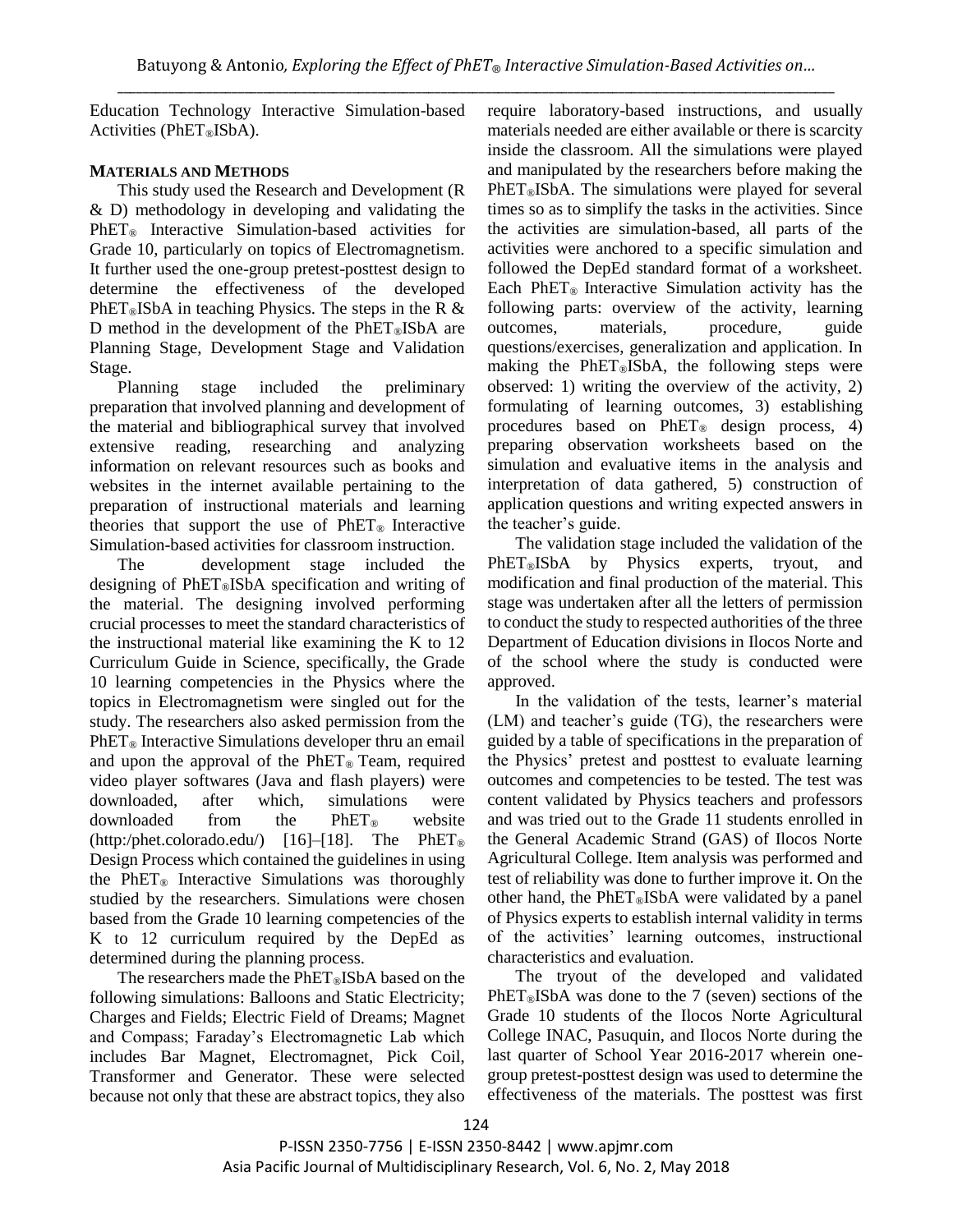administered then the PhET®ISbA were used as instructional materials in teaching Physics concepts particularly Electromagnetism in addition to the traditional chalk-talk and laboratory method. Since it was conducted inside the computer laboratory, the students were allowed to repeat the simulations while answering the PhET®ISbA. Students' answers in the activities were checked and the results were shown to them. The researchers also required the students to make a daily journal to record their learning experiences, observations and comments about the encountered PhET®ISbA. After the tryout, the posttest was administered. The results of the pretest and posttest were analyzed to validate if the material is effective. Prior to the conduct of the study, it was explained fully and meaningfully to the participants the purpose of the study and that all data gathered were highly confidential. Moreover, students have no identities in the journal entries presented in the results of the study.

Weighted mean was used to analyze the ratings of the panel of evaluators regarding the validity of the PhET<sub>®</sub>ISbA. The students' scores in the pretest and posttest in Physics were analyzed and interpreted using frequency distribution, mean and standard deviation. The t-test for correlated samples was used to determine whether there is a significant difference between the pretest and posttest mean scores of the students. In testing the hypothesis, the level of significance was set at the 0.05 probability level. All data were organized using Microsoft Excel 2007 and analyzed via IBM SPSS Statistics 20.

To confirm the results of the test, the researchers checked the students' journals and conducted semistructured interviews to some students to gather feedbacks pertaining to the use of the developed PhET®ISbA. Interviews were transcribed and analyzed together with students' journal outputs. Their feedbacks which reflect their learning experiences during the tryout were grouped into themes.

The last part of the validation stage is the modification and production of the  $PhET@ISbA$  which was done after the material was proven as effective tool in teaching Physics concepts. The mean ratings of the validation were interpreted using the following scales: 4.51-5.00 for Extremely Valid (EV), 3.51-4.50 for Highly Valid (HV), 2.51-3.50 for Moderately Valid (MV), 1.51-2.50 for Slightly Valid (SV), and 1.00- 1.50 for Not Valid (NV).

## **RESULTS AND DISCUSSION Validity of the PhET**®**ISbA**

Findings reveal that the developed PhET®ISbA were valid in terms of their features namely learning outcomes, instructional characteristics and assessment techniques making it as a good learning material in teaching Physics, particularly Electromagnetism. This can also be proven by the computed overall mean rating of *4.66* with a descriptive interpretation of *extremely valid* as shown in Table 1.

Table 1. Results of the validation made by the panel of evaluators on the features of the PhET<sup>®</sup>ISbA (N=10).

| <b>Features of the PhET®ISbA</b>                                                                         | <b>Mean</b> | <b>Descriptive</b>     |
|----------------------------------------------------------------------------------------------------------|-------------|------------------------|
|                                                                                                          | Rating      | Interpretation         |
| <b>Learning Outcomes</b>                                                                                 |             |                        |
| The learning outcomes of the PhET <sup>®</sup> Interactive                                               |             |                        |
| Simulation-basedActivities (PhET®ISbA) are:                                                              |             |                        |
| 1.1 specific.                                                                                            | 4.70        | <b>Extremely Valid</b> |
| 1.2 measurable.                                                                                          | 4.60        | <b>Extremely Valid</b> |
| 1.3 attainable/achievable.                                                                               | 4.70        | <b>Extremely Valid</b> |
| 1.4 realistic/relevant.                                                                                  | 4.70        | <b>Extremely Valid</b> |
| 1.5 time-bound.                                                                                          | 4.30        | <b>Highly Valid</b>    |
| <b>Weighted Mean</b>                                                                                     | 4.60        | <b>Extremely Valid</b> |
| <b>Instructional Characteristics</b>                                                                     | <b>Mean</b> | <b>Descriptive</b>     |
| The PhET®ISbA                                                                                            | Rating      | Interpretation         |
| develop critical thinking skills and analyzing skills of students at their present grade                 | 4.80        | <b>Extremely Valid</b> |
| level.                                                                                                   |             |                        |
| present real life situations.                                                                            | 4.50        | <b>Highly Valid</b>    |
| give appropriate and relevant information for the development of Physics concepts.                       | 4.90        | <b>Extremely Valid</b> |
| have exercises aligned to the learning competencies of electromagnetism.                                 | 4.70        | <b>Extremely Valid</b> |
| focus on specific skill and concepts.                                                                    | 4.50        | <b>Highly Valid</b>    |
| are useful in understanding invisible concepts or concepts that is hard to observe in actual<br>setting. | 4.50        | <b>Highly Valid</b>    |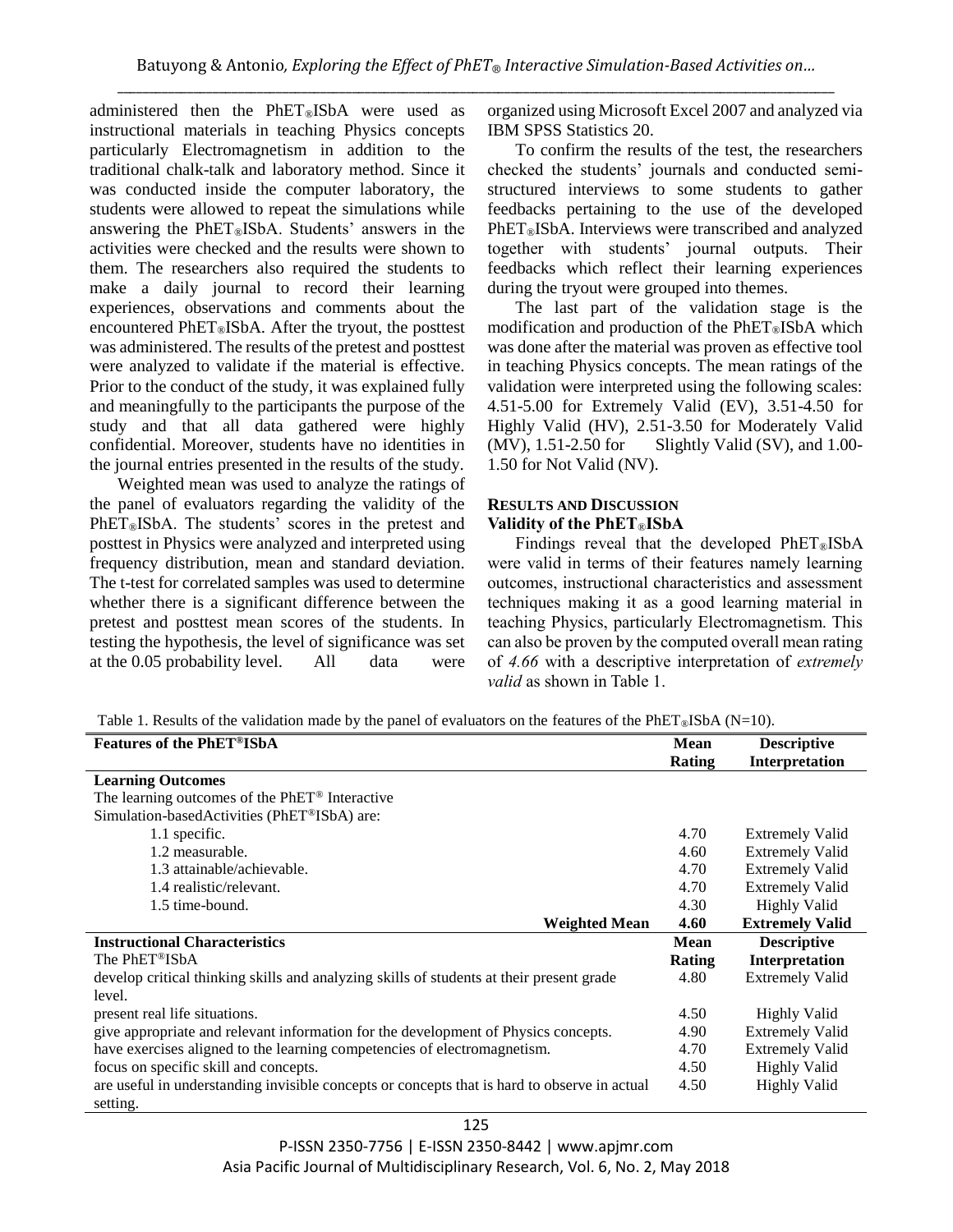| <b>Instructional Characteristics</b>                                               | <b>Mean</b>   | <b>Descriptive</b>     |
|------------------------------------------------------------------------------------|---------------|------------------------|
| The PhET®ISbA                                                                      | <b>Rating</b> | Interpretation         |
| provide immediate feedback                                                         | 4.70          | <b>Extremely Valid</b> |
| develop creativity and ignite curiosity of the students.                           | 4.60          | <b>Extremely Valid</b> |
| simplify the task to make it more manageable and achievable to a learner.          | 4.50          | <b>Highly Valid</b>    |
| provide some direction in order to help the student focus on the learning outcome. | 4.60          | <b>Extremely Valid</b> |
| model and clearly state activities to be performed.                                | 4.70          | <b>Extremely Valid</b> |
| promote active learning.                                                           | 4.90          | <b>Extremely Valid</b> |
| introduce ideas/concepts in logical learning sequence.                             | 4.40          | <b>Highly Valid</b>    |
| are learner-centered.                                                              | 4.80          | <b>Extremely Valid</b> |
| allow students to engage and motivate students to a greater degree.                | 4.60          | <b>Extremely Valid</b> |
| provide more opportunities for independent, self-directed learning.                | 4.70          | <b>Extremely Valid</b> |
| <b>Weighted Mean</b>                                                               | 4.68          | <b>Extremely Valid</b> |
| . Assessment Techniques                                                            |               |                        |
| The questions/tasks in the PhET®ISbA                                               |               |                        |
| are clearly stated and consistent with the learning outcomes                       | 4.70          | <b>Extremely Valid</b> |
| are engaging and challenging                                                       | 4.60          | <b>Extremely Valid</b> |
| appropriate to the knowledge and skills intended to be measured                    | 4.80          | <b>Extremely Valid</b> |
| require higher-order-thinking skills of the students                               | 4.80          | <b>Extremely Valid</b> |
| are relevant to everyday life situations                                           | 4.60          | <b>Extremely Valid</b> |
| use technology in accessing and analyzing information                              | 4.70          | <b>Extremely Valid</b> |
| <b>Weighted Mean</b>                                                               | 4.70          | <b>Extremely Valid</b> |
| <b>Overall Mean</b>                                                                | 4.66          | <b>Extremely Valid</b> |

Table 1 (cont). Results of the validation made by the panel of evaluators on the features of the PhET®ISbA (N=10).

# **Effectiveness of PhET®ISbA**

The following discussions show comparison of the results of the pretest administered prior to the tryout and posttest administered after the tryout which was used to determine the effectiveness of the developed PhET®ISbA. Table 2 presents the distribution of the pretest and posttest scores of the students.

Table 2. Frequency distribution of the pretest scores of the students (N= 200).

| <b>Range</b>  | <b>Descriptive</b>        | <b>Pretest</b>  |               | Post test  |               |
|---------------|---------------------------|-----------------|---------------|------------|---------------|
| of            | <b>Interpretation</b>     | f               | $\frac{0}{0}$ | f          | $\frac{0}{0}$ |
| <b>Scores</b> |                           |                 |               |            |               |
| $33-40$       | Outstanding               |                 |               | 43         | 21.50         |
| $25 - 32$     | Very Satisfactory         |                 |               | 157        | 78.50         |
| 17-24         | Satisfactory (S)          | 25              | 12.50         |            |               |
| $9 - 16$      | Fair(F)                   | 149             | 74.50         |            |               |
| $0 - 8$       | <b>Needs</b>              | 26              | 13.00         |            |               |
|               | Improvement               |                 |               |            |               |
| Mean          |                           | 12.17<br>(Fair) |               | 32.14 (VS) |               |
|               |                           |                 |               |            |               |
|               | <b>Standard Deviation</b> |                 | 12.30         |            | 4.96          |

It can be gleaned from Table 2 that the pretest scores of the students are within the score ranges 0-8, 9-16; 17-24 with descriptive interpretations *needs improvement*, *fair* and *satisfactory*, respectively. It can also be noted that majority (74.50% or 149) of the total respondents performed *fairly.* Twenty-five students (12.50%) scored with *satisfactory* and twenty-six students (13%) have *needs improvement scores*. Further, the mean score in the pretest is *12.17.* On the other hand*,*  the posttest scores are within the score ranges 25-32, and 33-40, with descriptive interpretation of *very satisfactory* and *outstanding*, respectively. Out of the 200 respondents, forty-three students (21.50%) got *outstanding scores.* Majority (78.50% or 157) of the respondents got scores within the range of 25-32 with a descriptive interpretation of *very satisfactory*. Generally, the students' posttests mean score of *32.14* falls under a descriptive rating of *very satisfactory.* 

To find out if the use of  $PhET@ISbA$  resulted to a notable increase in the students' performance, Table 3 below is presented. The validity of the developed  $PhET<sub>®</sub>ISbA$  is supported by the indicated gain score between the mean of the students' pretest (12.17) and that of the mean of their posttest (32.14). The computed t-value of *79.09* is higher than the critical value of *1.392*  at 0.01 level of significance with 199 degrees of freedom. This signifies that there is a significant improvement on the academic performance of students after using the PhET®ISbA. It was evident that during the conduct of the study, students were very active, highly motivated, had fun and challenged while doing the activities in class. Students were also observed to have intensive brainstorming with their classmates as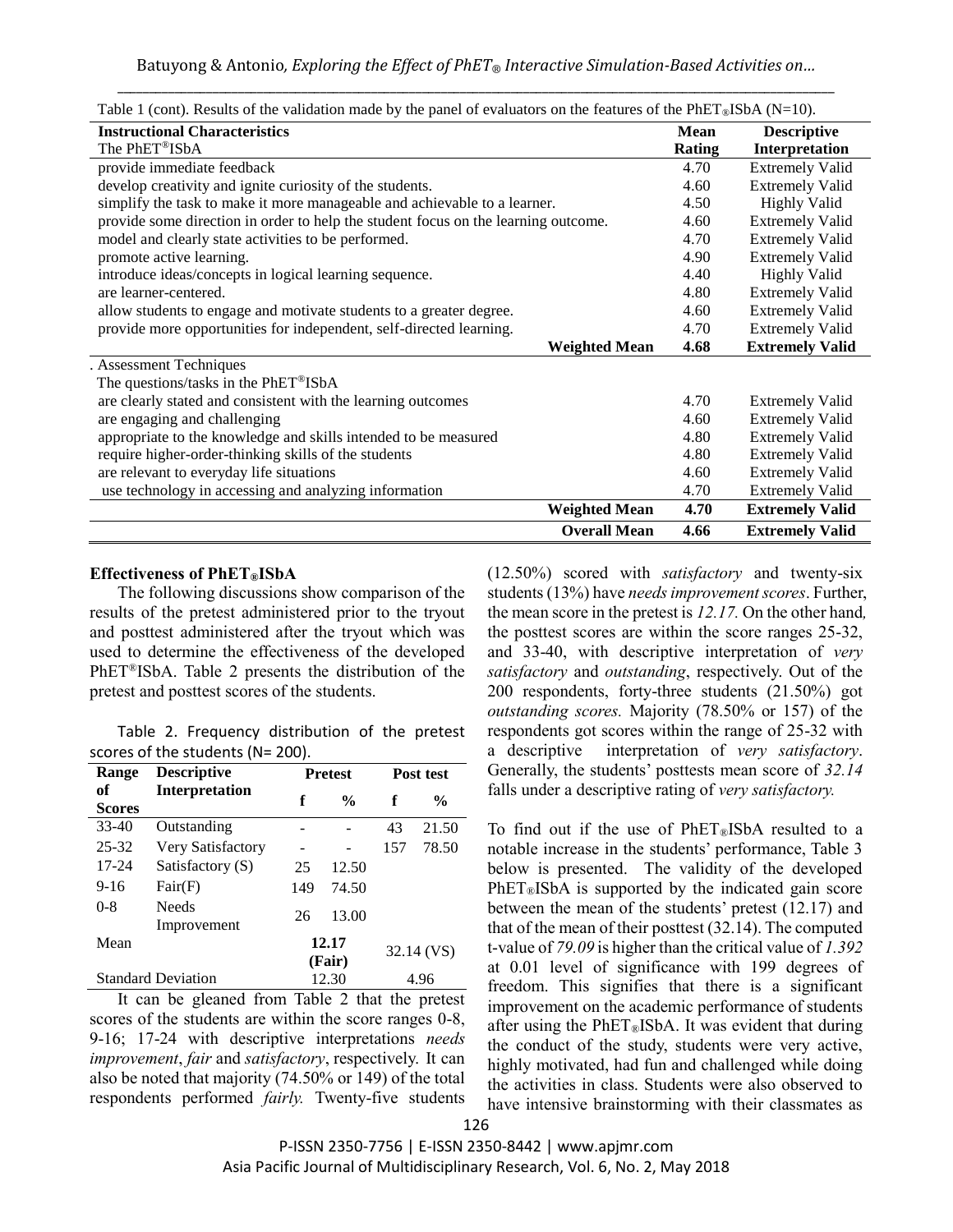regards the concepts included in the activities. These results signify that ICT integration with the use of PhET®ISbA made the teaching –learning process meaningful to learners.

The above findings agree with this statement that when used appropriately, different ICTs are said to help expand access to education, strengthen the relevance of education to the increasingly digital workplace, and raise educational quality by, among others, helping make teaching and learning into an engaging and active process connected to real life [24].

# **Significant Learning Experiences of the Students in Using PhET®ISbA**

Table 3. Comparison between the pretest and posttest mean scores ( $N = 200$ ).

|                           | <b>Pretest</b> | <b>Posttest</b> |  |  |
|---------------------------|----------------|-----------------|--|--|
| Mean                      | 12.17          | 32.14           |  |  |
| <b>Standard Deviation</b> | 12.30          | 4.96            |  |  |
| Mean Difference           |                | 19.97           |  |  |
| t-value                   |                | 79.09**         |  |  |

 $*\overline{\text{Significant}}$  at the .01 probability level Critical Values: (2-tailed,  $\alpha$  = 01, df=199) = 1.392 (2-tailed,  $\alpha = .05$ , df=199)= 1.233

**Learning Physics is Fun.** Learners can be said to be enjoying what they are doing when they participate, can relate/associate immediately the concepts with real-life experiences, and discover things on their own. During the tryout, the students were observed to be active, very much interested and had enjoyed the lessons that were presented. The following journal entries of the students in using the developed PhET®ISbA exhibit active learning:

- Student A *- Ang mga activities ay nakakakuha ng atensyo nng mga mag-aaral at maganda ang topic. Kaaya-ayaang talakayan at marami akong natutunan.* [The activities are attention compelling to students and nice topic. We had an interactive discussion and I've learned many things about it.]
- *Student B* Wow! It's so interesting! I'm thankful that we have this kind of activities. I learn something about it.
- Student C The lessons are hard but if you are interested with the lesson, you will definitely understand it.

Physics as a subject has always been perceived as difficult and boring because it involves a lot of formulas, analyses, problem solving activities and abstract concepts. This is one of the main reasons why any Physics-related course has not been attractive to prospective takers- the students.

The above scenario has been the main subject of Physics researches which include this study. It is notable that the use of  $PhET_{\mathcal{B}}ISbA$  shed new light on how the respondents view Physics as a subject as indicated by the learning experiences they gained.

Learning experiences represent an attempt to update concepts of how, when, and where learning can take place. Designing learning interventions in such a way that learning activities and resources are aligned with learning outcomes may contribute in shaping an individual's learning experiences.

Below are the learning experiences students had with the use of PhET®ISbA in learning Physics. Analysis of the results of the interviews and the journal entries of the students shows significant learning experiences that the students acquired. The interviews and feedbacks were analyzed and synthesized into three big themes.

- *Student D - Sa una mahirap maintindihan, pero kung talagang makikinig ka sa guro, maintindihan mo.* [At first, seemed too difficult to understand but you can easily understand if youlisten carefully to the teacher's discussion.
- Student E The activities were very interesting to learn, and I learned more knowledge about Physics.

The favorable remarks of the students conform to the findings that improving students' understanding of fundamental Physics concepts can only be achieved by the active involvement of students in learning activities [20]. Thus, participation of students in the classroom increases with the use of  $PhET_{\mathcal{B}}$ ISbA. The results also agree with the findings that performing experiments through computer simulations is enjoyable, interesting, and free from physical harm [22]. It is also in consonance with the result of the study conducted in 2003 by BECTA [3], that exploring new opportunities for improving classroom practices when using ICT, in particular, make lessons more stimulating and enjoyable.

Strengthening student's engagement is a key to effective and meaningful learning. In education,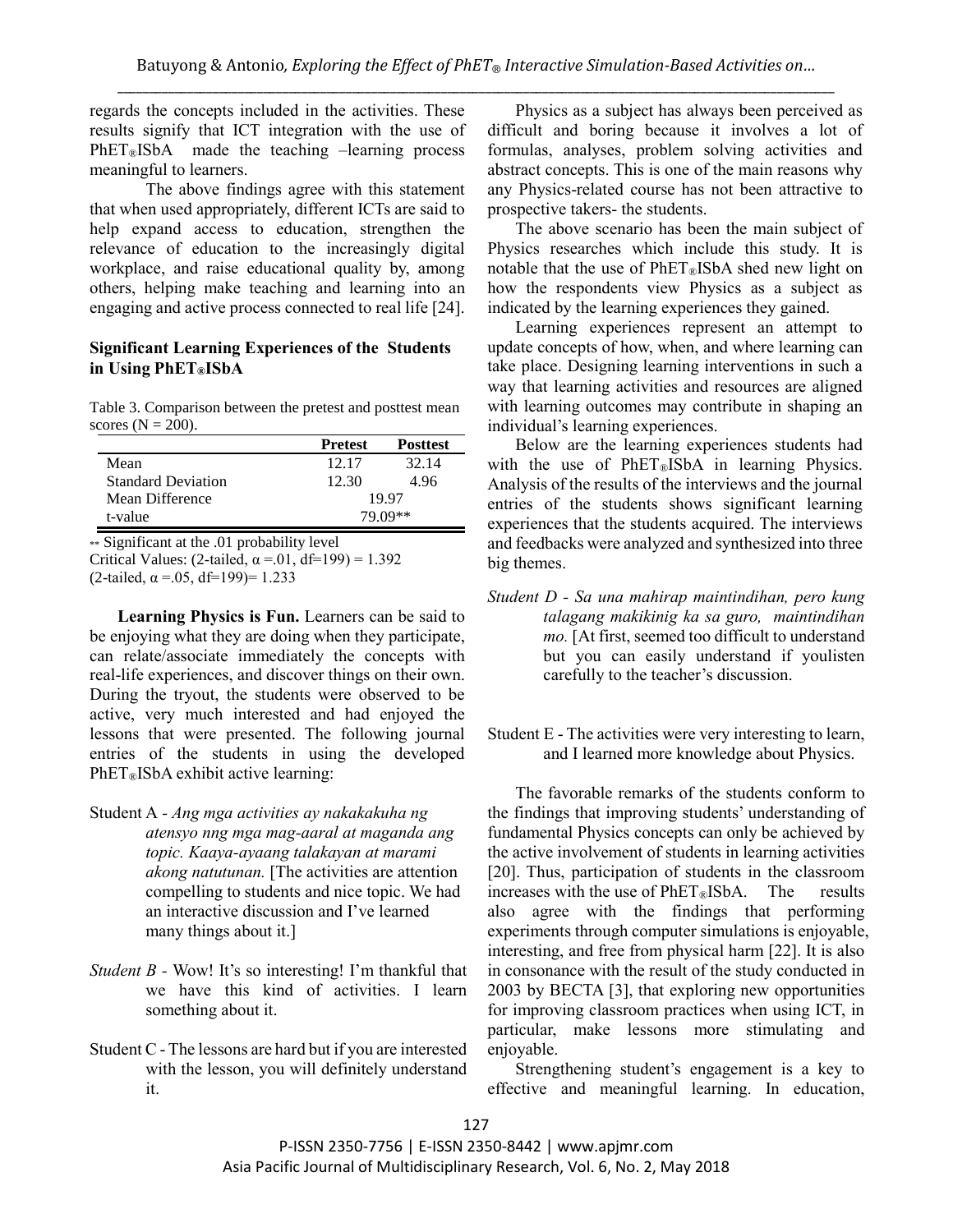students are said to be engaged when they strive to meet the learning goals, their motivation increases to a higher degree and they invest their time to learn the concepts even how hard it is. The following feedbacks prove that the use of  $PhET@ISbA$  enhanced students' engagement in learning Physics:

- Student F Every activity intends me to try on the computer. I was really amazed from what I observed and I learned a lot from it.
- Student G I feel that I need to work more activities like  $PhET_{\mathcal{B}}$ ISbA to sharpen my mind and to learn more about it.
- Student H It is so exciting, enjoyable, and the only limit is your imagination!

The feedbacks of the students are in harmony with the results of the study of Wang and Woo (2007), that ICT's when used appropriately, can help make teaching and learning engaging, and be an active process connected to real-life situations.

**Learning Physics is Real.** Concept retention is a teacher's main goal whenever a class is conducted. With PhET®ISbA, students claimed that they found learning and understanding Physics concepts better because they can already see the applications of the concepts and they can repeat the PhET® simulations to verify their results or answers in the worksheets. The following remarks indicated in the students' journals support these observations.

- Student I It provides a method for checking our understanding of the world around us and helps us produce better and faster results.
- Student J *- Good, dahil ginamit natin ang advance technology para matuto. At ipinapaliwanag niya iton gmaayos at nakakatulong din ito.*[Good, because we used advance technology in learning. It explains the lessons well and it is also helpful.]
- Student K This helps our teacher to discuss the lessons because of its high quality and interesting which enhance the topic. It will also help us to easily find out what is being asked and what will be the answer.

The comments of the students agree with the findings that technology makes students' thinking visible and promotes critical listening, evaluation, and argumentation in the class that provides way to clear up points of confusion and misconceptions and allowing students to figure out things and reach consensus on their own [5]. One has gained in-depth knowledge when a person has a clear view of the concepts and when he is able to generate questions, and formulate and test hypotheses and making multiple strategies and procedural decisions as new information is processed [25].

With PhET®ISbA, students had a deeper understanding about the lesson presented and able to apply later to real life situations as indicated by the following remarks.

- Student L Wow! Amazing! The PhET®ISbA changed my expectations and I learnedsomething that I don't know before.
- Student M Overwhelming! The  $PhET_{\mathcal{R}}$ Interactive Simulation Activities are awesome! These make the topics simple and easier for students to understand. They are fun and entertaining too. It is helpful to students because we're not only havin' fun but learning too.

The findings of the study are in consonance with the results of a study that students gain in-depth knowledge that can be used for practical applications [8]. The PhET® Interactive Simulation-based Activities provided some direction that help students to focus on a specific learning outcome. It also ignited the curiosity of the students, made them more engaged and motivated to a greater degree. These are indicated by some of their reactions during the hands-on activity.

- Student N Ma'am how can we start this? I want to do it already.
- Student O It is so nice and I was amazed because I learn how Magnetism works.

Critical thinking and analyzing skills are just two of the Science process skills every Physics/Science teacher need to incorporate and instill into his students. Desirable feedbacks of the students that PhET®ISbA may help them to develop critical thinking skills and analyzing skills are reflected in their journals. Two of which are as follows: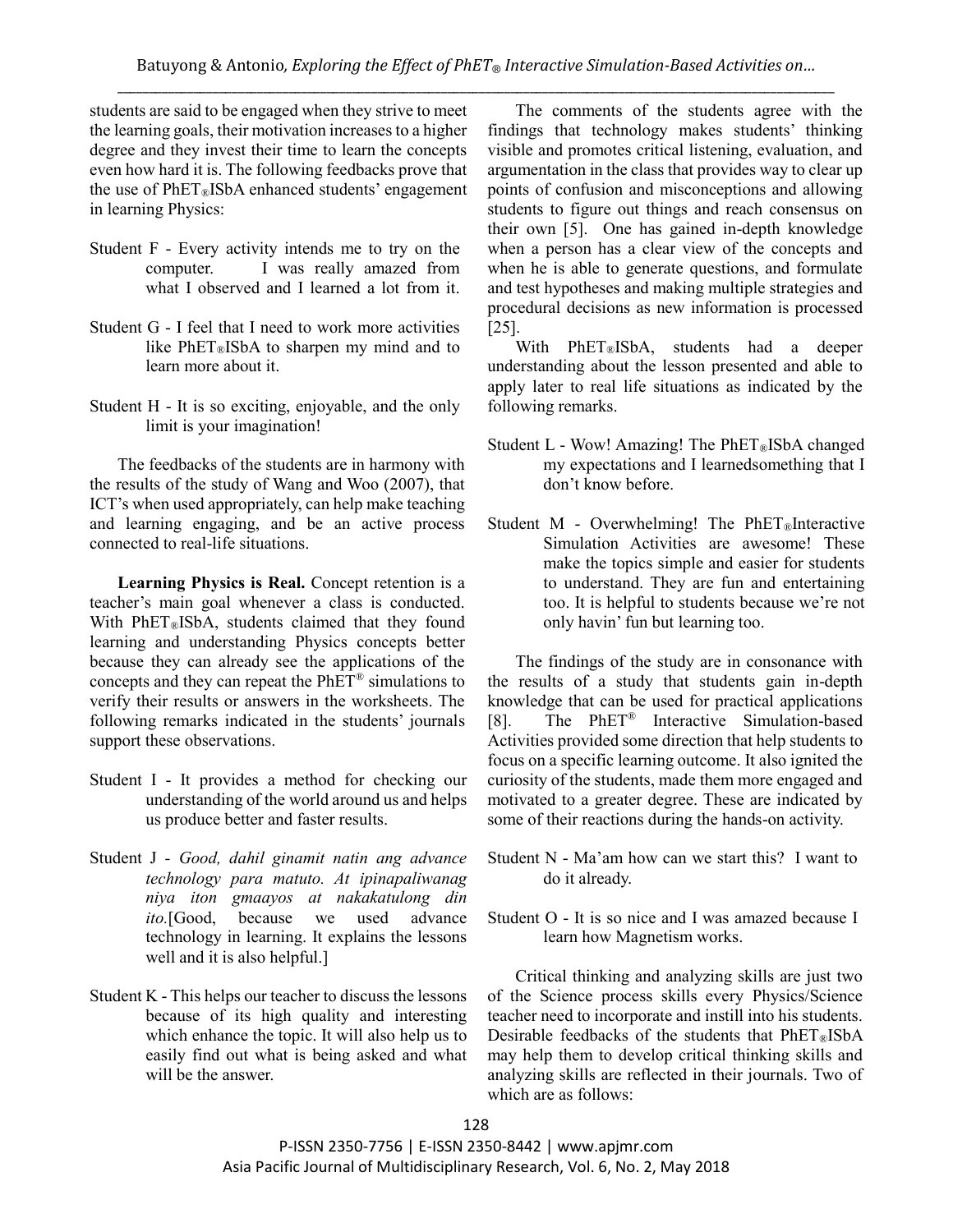- *Student P – Ang* PhET®ISbA *ay isang kagamitan na sobrang nakakatulong sa pag*-analyze *ng mg*a lesson *sa Physics*.[PhET®ISbA is an important tool that helps us analyze our Physics lessons.]
- Student Q In every simulation-based activity, we need to analyze; there are cause and effect being showed before and after the activity.

The above findings corroborate with the results of a study that through careful analysis of the simulations showing the invisible with the use of analogy help students build a conceptual understanding of the Science concepts [1].

During the tryout, it is also evident that  $PhET@ISbA$ stimulated creative thinking. In using the  $PhET$ ®ISbA, the following are the given reactions of the students:

- Student R I gain insight and the activities stimulate creative thinking.
- Student S We are able to enhance our understanding about the topic.
- Student T I was really surprised when I understand the topic because of its entertaining concept. I am learning, really learning!

### **Learning Physics is Simple and Easy.**

Oftentimes, students view learning Physics as difficult. However, during the tryout, it was observed that besides being fun, learning Physics was simple and easy.

Scientific journal entries of the students proved that PhET®ISbA simplified the tasks making these more manageable and achievable to the learners.

- Student U I didn't expect that these kinds of activities are possible. They are very interesting and made our lesson easier and faster.
- Student V The PhET<sup>®</sup>ISbA is very effective for us students.We are able to learn faster and more efficient.
- *Student W - At first, hindi ko maintindihan pero ganun pala.* [At first, it seemed complicated but it turned out to be so simple.] It's really amazing! I enjoyed the activities for it was very impressive.

These findings of the study are in harmony with the findings emphasized in a study that visualization is especially useful for helping students to see structure and processes that are traditionally invisible to students [13]. It is a teacher's vital role to select ICT resources appropriate for the teaching learning process suited to the needs and present level of the students. To realize this goal,  $PhET$ <sup>®</sup>ISbA was used to facilitate multimedia learning by integrating technology or multimedia resources into the teaching learning process.

The following remarks of the students are manifestations that  $PhET@ISbA$  can facilitate learning with the use of multimedia/technology.

- Student X Cool! Awesome! It is because we use our advance technology to learn and also help us to understand on how things work.
- Student Y Good! It's because we utilize advance technology in studying Physics concepts and it explains everything.
- Student Z So great! That was very interesting, we learned a lot with the use of technology.
- Student AB Today, gadgets are high-tech and it's easy to learn a lesson. It's fun and entertaining.

Most of the students' feedbacks in their scientific journal agree with the results of a study that the use ICT resources offers great opportunities for students to easily find relationships among variables with the use of variety of representations like pictures, animations, graphs, vectors, and numerical data displays [10]. The feedbacks of the students are also consistent with what was revealed in the findings of [14] that using multimedia-based instruction, the brain does not only interpret a multimedia presentation of words, pictures, and auditory information in a mutually exclusive fashion; rather, these elements are selected and organized dynamically to produce logical mental constructs.

All the findings stated above broadly support the Theory of Constructivism which emphasizes that learning occurs when learners are actively involved in scientific inquiry and knowledge construction. In light with this,  $PhET$ <sup>®</sup>ISbA are developed since the activities involve require learners to construct visual models and multiple representations of Physics concepts.

Overall, based on these findings and the favorable feedbacks of the students and panel of evaluators, the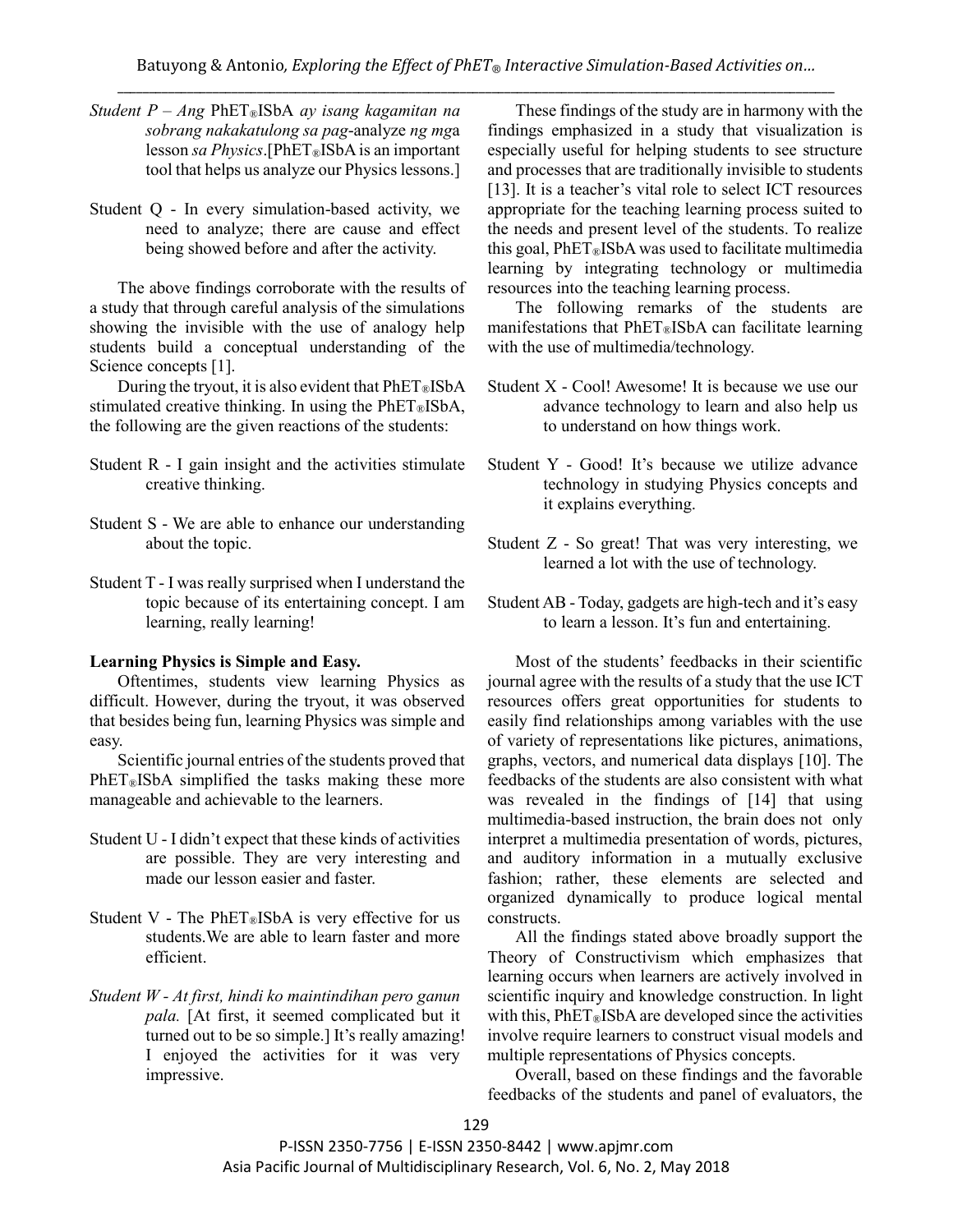PhET®ISbA are found to be *valid* in terms of their learning outcomes, instructional characteristics and evaluation. Moreover, desirable comments of the students exposed to PhET®ISbA affirm that they encountered significant learning experiences. These new learning experiences are synthesized into three big themes which are learning Physics is fun, learning Physics is real and learning Physics is simple and easy. With all the results,  $PhET_{\mathcal{B}}$ ISbA use is found to be effective in teaching Physics concepts, particularly Electromagnetism.

# **CONCLUSION AND RECOMMENDATION**

Based on the preceding findings of the study, the researcher concluded that Physics Education Technology Interactive Simulation-based Activities  $(PhET<sub>®</sub>ISbA)$  are very good instructional materials in teaching Physics for these are valid in improving the achievement of Grade 10 students.

The developed  $PhET_{\mathcal{B}}$ ISbA are extremely valid in terms of their learning outcomes, instructional characteristics and evaluation making them appropriate and relevant for the development of Physics concepts. It can also be concluded that of  $PhET@ISbA's$ interactive feature, enables students to participate actively in learning Physics. Student engagement when enhanced tend them to try more, work more and learn more about the assigned tasks in the activities. Thus, their concept that Physics is a hard subject is changed to be an interesting, exciting and enjoyable subject to learn.

Effective teaching and learning involves learners actively in scientific inquiry and knowledge construction. The use of appropriate ICT resources and effective learning strategies and approaches make learning meaningful to learners. Interactive nature and technology-driven activities make students apply directly to real-life situations and appreciate the importance of scientific ideas.

It can further be concluded that learning experiences gained by the students with the use of  $PhET@ISbA$  can be deduced into three big themes: learning Physics is fun, learning Physics is real, and learning Physics is simple and easy. The  $PhET_{\mathcal{R}}ISbA$  as instructional materials increase learners' understanding and mastery of Physics concepts, lead them to explore and discover topics in a more interesting way, encourage active learning, ignite their interest to learn, and improve their academic performance.

Significant learning experiences of the students conform with the constructivist's view that simulationbased activities are enjoyable, interesting, free from harm, and offer oppurtunities to look for relationships among variables and promote critical thinking to a great extent.

As a whole, it is concluded that the findings in this research work enables the students to have greater enthusiasm in the classroom activities and participate actively in classroom discussions.

Based on the foregoing findings of the study, the researchers highly recommend that the  $PhET@ISbA$ should be used in classroom teaching to further enhance the activities. The  $PhET@ISbA$  are recommended to be employed for classroom instruction on other areas of Physics. ICT experts should design more computer-based tools that can be used for classroom instruction. Also, ICT developers should seek feedbacks from users to further improve interactive software that they will use in making more interactive simulations and other computer-based tools for teaching and learning.

Finally, researchers should consider some of the limitations of the study for future investigations. The developed PhET®ISbA are ICT-based designed for Filipino learners and limited to Grade 10 learning competencies of the K to 12 Curriculum prescribed by the Department of Education in the Philippines.

# **REFERENCES**

- [1] Adam, W.K. (2010). *Student engagement and learning with PhET interactive simulations*. Department of Physics University of Colorado –Boulder, CO 80309, US.
- [2] Antonio, V. V. (2015*). Adoption and use of ICT in the management of public secondary schools* (Unpublished dissertation). Mariano Marcos State University, Laoag City.
- [3] BECTA (2003). *What the research says about ICT and motivation - Digital literacy.* Retrieved online on January 27, 2017 from www.ictliteracy.info/rf.pdf/Research\_Motivation.pdf
- [4] Bonifacio, A.L. (2013)*. Developing Information Communication Technology (ICT) Curriculum Standards for K-12 Schools in the Philippines*. Retrieved online on February 14, 2017 from https://linc.mit.edu/linc2013/proceedings/Session7/Ses sion7Bonifacio.pdf
- [5] Bransford, J.D. & The Cognitive & Technology Group at Vanderbilt (CTGV)(1990). *Anchored instruction: Why we need it and how technology can help.* Retrieved online on January 25, 2017fromhttp://web.cortland.edu/frieda/id/idtheories/4 1.html.